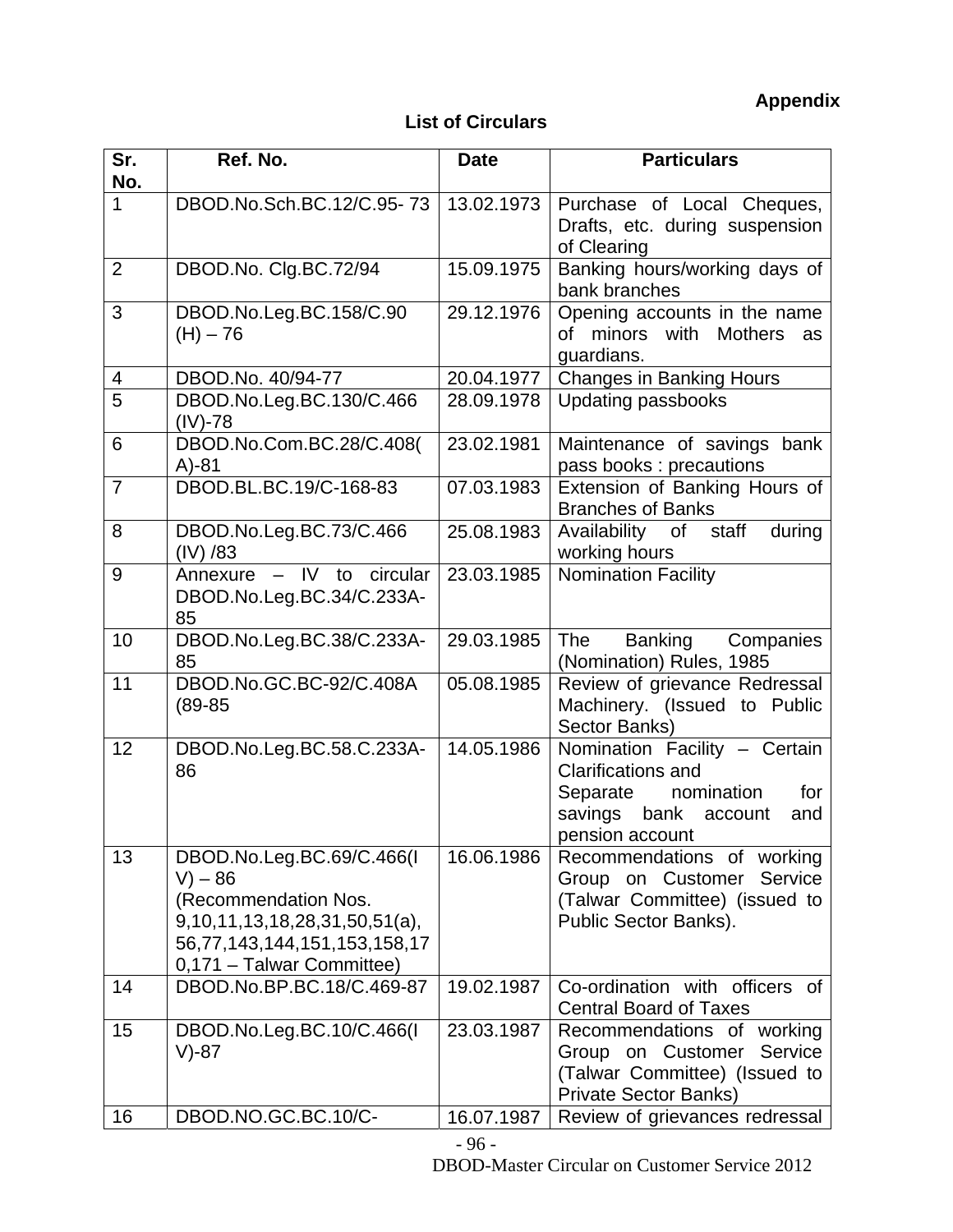|    | 408/87                                                                                                                                                                                                 |            | machinery (issued to<br>Public<br>Sector Banks).                                                                                    |
|----|--------------------------------------------------------------------------------------------------------------------------------------------------------------------------------------------------------|------------|-------------------------------------------------------------------------------------------------------------------------------------|
| 17 | DBOD.No.Leg.BC.98/C.90(H)<br>$(D)-88$                                                                                                                                                                  | 25.02 1988 | Nomination facility                                                                                                                 |
| 18 | DBOD.No.Leg.BC.66/C.466<br>(iv)-89                                                                                                                                                                     | 30.01.1989 | <b>Encashment of drafts</b>                                                                                                         |
| 19 | DBOD.Leg.BC.87C/466(IV) 89                                                                                                                                                                             | 03.03.1989 | Issuing cheque<br>books<br>with<br>larger number of leaves (Issued<br>to Public Sector Banks).                                      |
| 20 | DBOD.No.Leg.BC.19/C.90(H)-<br>89                                                                                                                                                                       | 08.09.1989 | Opening accounts in the name<br>of minors with Mothers<br>as<br>guardians                                                           |
| 21 | DBOD.No.Leg.BC.28/C.90(H)-<br>89                                                                                                                                                                       | 06.10.1989 | Opening accounts in the name<br>of minors with Mothers<br>as<br>quardians                                                           |
| 22 | DBOD.No.Dir.BC.36/C.347/90                                                                                                                                                                             | 22.10.1990 | Rounding off of transactions.                                                                                                       |
| 23 | DBOD.No.Leg.BC.90/C.466<br>$(IV) -91$                                                                                                                                                                  | 28.02.1991 | <b>Nomination Facility</b>                                                                                                          |
| 24 | DBOD.No.BC.74/09.07.001/91<br>$-92$<br>(Recommendation Nos.<br>3.1, 3.2, 3.4, 3.5,<br>3.7, 3.21, 3.24, 3.26, 3.52,<br>3.53, 3.66, 3.70, 3.77, 3.80, 3.87,<br>3.88, 3.93, 3.96 - Goiporia<br>Committee) | 28.01.1992 | Committee<br>Customer<br>on<br>Service<br>in<br><b>Banks</b><br>Implementation<br>οf<br>recommendations.<br>(Goiporia<br>Committee) |
| 25 | DBOD.No.BC.135/09.07.007/9<br>2-93 (Recommendation No.<br>3.3 - Goiporia Committee)                                                                                                                    | 27.05.1992 | <b>Extension of Business hours</b>                                                                                                  |
| 26 | DBOD.Leg.BC.13/<br>09.08.001/92                                                                                                                                                                        | 31.07.1992 | Acceptance of cheques bearing<br>a date in Hindi as per National<br>Calendar (Saka Samvat)<br>for<br>payment.                       |
| 27 | DBOD.No.BC.76/09.07.007/92<br>-93 (Recommendation No.<br>3.34 - Goiporia Committee)                                                                                                                    | 11.02.1993 | Delay in collection of bills                                                                                                        |
| 28 | DBOD.No.BC.189/09.07.007/9<br>3<br>Recommendation No. 3.67 -<br>(Goiporia Committee)                                                                                                                   | 27.10.1993 | <b>Complaint Book / Register</b>                                                                                                    |
| 29 | DBOD.NO.202/17.04.001/93                                                                                                                                                                               | 06.12.1993 | Photographs of Depositors                                                                                                           |
| 30 | DBOD.No.BC.46/<br>17.04.001/94-95                                                                                                                                                                      | 22.04 1994 | Photographs of Depositors                                                                                                           |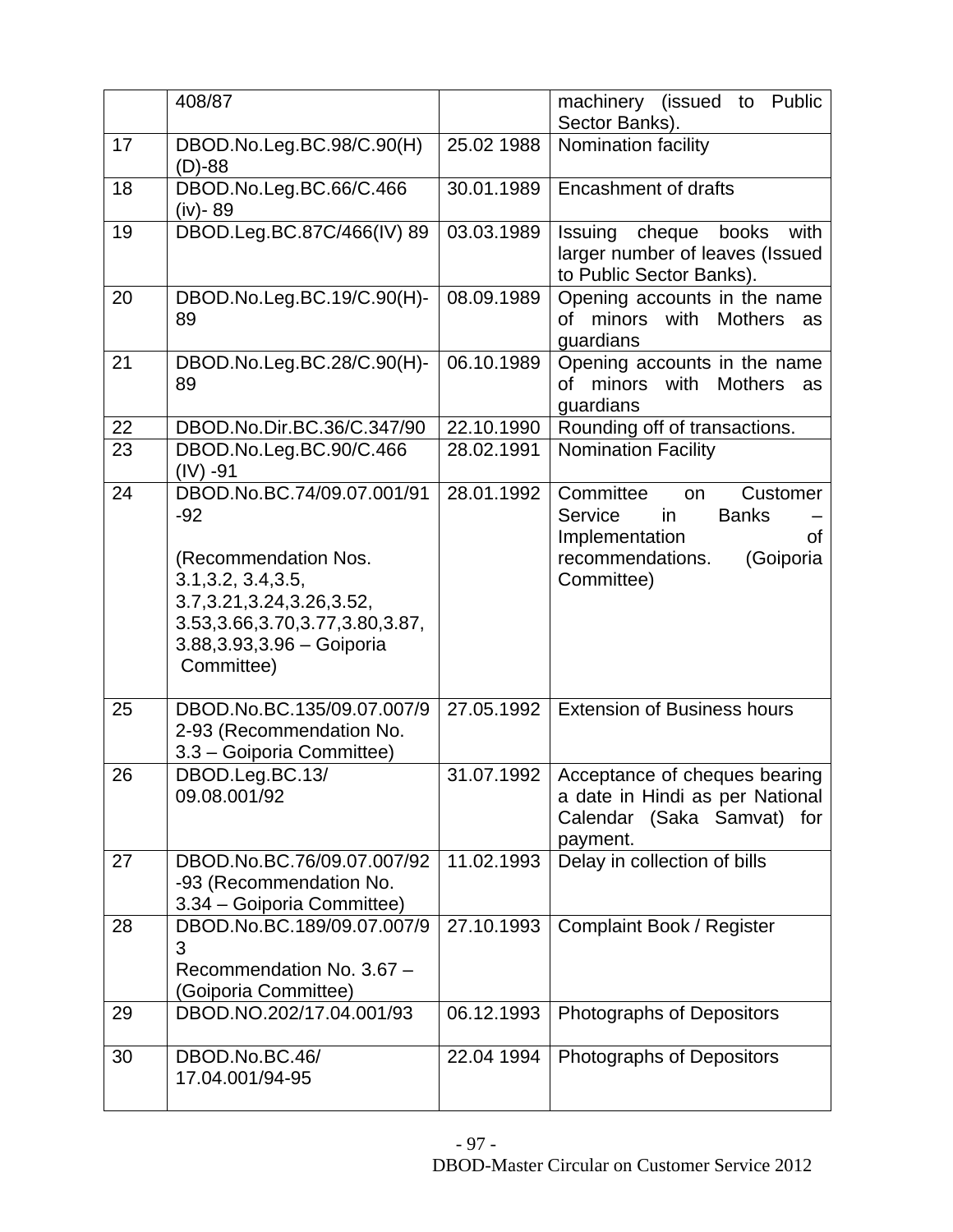| 31 | DBOD.No.BC.146/09.08.001/9<br>4                | 14.12.1994 | Declaration of Holiday under<br>the Negotiable Instruments Act,                                                                                                                                                     |
|----|------------------------------------------------|------------|---------------------------------------------------------------------------------------------------------------------------------------------------------------------------------------------------------------------|
|    |                                                |            | 1881                                                                                                                                                                                                                |
| 32 | DBOD.No.BC.14/09.07.007/96                     | 14.02.1996 | Photographs of Depositors                                                                                                                                                                                           |
| 33 | DBOD. No. BC.15/ 09.08.004<br>/96-97           | 28.02.1997 | Nomination facility - Sole<br><b>Proprietary Concern</b>                                                                                                                                                            |
| 34 | DBOD.Leg.BC.108/09.07.007/<br>97-98            | 25.09.1997 | Issuing large number of cheque<br>books                                                                                                                                                                             |
| 35 | DBOD.No.BP.BC.12/21.01.02<br>3/98              | 11.02.1998 | <b>Confidentiality Obligations</b>                                                                                                                                                                                  |
| 36 | DBOD.No. BC.100 /09.07.007/<br>98-99           | 12.10.1998 | Operation of Accounts by Old &<br><b>Incapacitated Persons</b>                                                                                                                                                      |
| 37 | DBOD.BC.No.59/09.07.007/98<br>$-99$            | 28.05.1999 | legend<br>Incorporating<br>the<br>"Nomination Registered"                                                                                                                                                           |
| 38 | DBOD.Dir.BC.86/13.10./99-00                    | 07.09.1999 | Fixing<br>service<br>charges<br>by<br>banks                                                                                                                                                                         |
| 39 | DBOD.No.BC.147/09.07.007/9<br>9-2000           | 09.03.2000 | duplicate<br>of<br>demand<br><b>Issue</b><br>draft.                                                                                                                                                                 |
| 40 | DBOD.No.Leg.BC.70/09.07.00<br>7/2000-01        | 16.01.2001 | Disposal of term deposits on<br>maturity                                                                                                                                                                            |
| 41 | DBOD.BC.No.55/09.07.007/20<br>$01 - 02$        | 01.01.2002 | Release of other assets of the<br>deceased clients to their legal<br>heirs                                                                                                                                          |
| 42 | DBOD.BC.No.63/09.07.007/20<br>$01 - 02$        | 04.02.2002 | Release of other assets of the<br>deceased clients to their legal<br>heirs                                                                                                                                          |
| 43 | DBOD.Leg.BC.<br>86<br>7<br>09.07.007/2001-02   | 08.04.2002 | Erroneous Debits arising<br>on<br>fraudulent or other transactions                                                                                                                                                  |
| 44 | DBOD.Leg.113/09.12.001/200<br>$2 - 03$         | 26.06.2003 | Dishonour<br>οf<br>Cheques<br>Procedure thereof                                                                                                                                                                     |
| 45 | DBOD.No.Leg.BC.74/09.07.00<br>5/2003-04        | 10.04.2004 | Committee on Procedures and<br>Performance Audit on Public<br>$3 -$<br>Services<br>-Report<br>No.<br>Operations; Deposit<br>Banking<br>Accounts and Other Facilities<br>Relating to Individuals (Non-<br>business). |
| 46 | DBOD.AML.BC.<br>No.83/14.01.001/2003-2004      | 12.05.2004 | Information<br>Collecting<br>from<br>customers                                                                                                                                                                      |
| 47 | DBOD.No.Leg.BC.84/09.07.<br>005/2003-04        | 15.05.2004 | Opening of Current Accounts<br>by banks - Need for discipline.                                                                                                                                                      |
| 48 | DBOD.No.Leg.1246/09.07.007<br>(CPPAPS)/2003-04 | 09.06.2004 | <b>Recommendations</b><br>0f<br>the<br>CPPAPS.                                                                                                                                                                      |
|    | (Recommendation<br>Nos.                        |            |                                                                                                                                                                                                                     |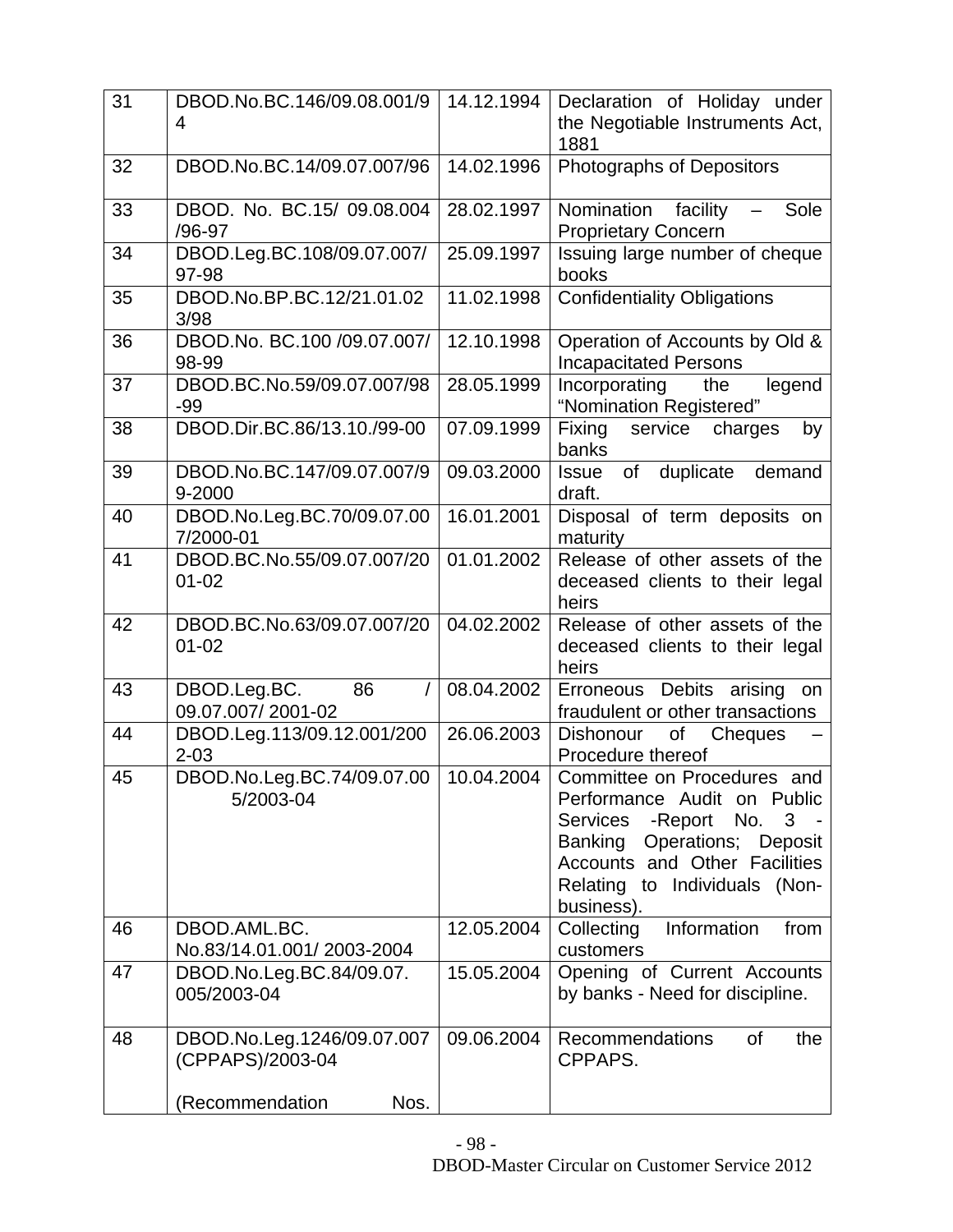|    | 1,3,5,6, 8 - Report No. 3 - |            |                                                                           |
|----|-----------------------------|------------|---------------------------------------------------------------------------|
|    | Tarapore Committee)         |            |                                                                           |
| 49 | DBOD.No.Leg.BC.22/09.07.00  | 04.08.2004 | Opening of Current Accounts                                               |
|    | 5/2004-05                   |            | by banks - Need for discipline.                                           |
|    |                             |            |                                                                           |
| 50 | Governor's D.O. letter      | 14.08.2004 | <b>Customer Service Committee</b>                                         |
|    |                             |            | of the Board                                                              |
| 51 | DBOD.No.Leg.BC.55/09.07.00  | 01.11.2004 | Immediate Credit for local /                                              |
|    | 5/2004-05                   |            | outstation<br>cheques,<br>Time                                            |
|    |                             |            | frame for Collection of Local /                                           |
|    |                             |            | <b>Outstation Instruments, Interest</b><br>payment for delayed collection |
|    |                             |            | - Cheque Collection Policy                                                |
|    |                             |            |                                                                           |
| 52 | DBOD.No.Leg.BC.78/09.07.00  | 16.04.2005 | <b>CPPAPS</b><br>Standing                                                 |
|    | 5/2004-05                   |            | Committee<br>Customer<br><b>on</b>                                        |
|    |                             |            | Service                                                                   |
| 53 | DBOD.No.Leg.BC.79/09.07.00  | 19.04.2005 | Service<br>$\circ$ f<br>Customer<br>Role                                  |
|    | 5/2004-05                   |            | Committee<br>of the<br><b>Board</b>                                       |
|    |                             |            | Monitoring the Implementation                                             |
|    |                             |            | Awards<br>under<br><b>Banking</b><br>of                                   |
|    |                             |            | <b>Ombudsman Scheme</b>                                                   |
| 54 | DBOD.No.Leg.BC.95/09.07.00  | 09.06.2005 | Settlement of claims in respect<br>of                                     |
|    | 5/2004-05                   |            | deceased depositors<br>Simplification of procedure.                       |
| 55 | DBOD.No.Leg.BC.             | 11.11.2005 | Financial<br>Inclusion<br><b>Basic</b><br>$\omega_{\rm{max}}$             |
|    | 44/09.07.005/2005-06        |            | banking 'no-frills' account                                               |
| 56 | DBOD.No.Leg.BC.52           | 28.12 2005 | Inclusion - Printed<br>Financial                                          |
|    | /09.07.005/2005-06          |            | material in trilingual form                                               |
| 57 | DBOD.BP.BC No. 56 /         | 23.01.2006 | Collection of account payee                                               |
|    | 21.01.001/2005-06           |            | Prohibition<br>cheque<br>on                                               |
|    |                             |            | crediting proceeds to third party                                         |
|    |                             |            | account                                                                   |
| 58 | CSD.BOS.5/13.33.01/2005-06  | 20.07.2006 | <b>Complaint Form</b>                                                     |
| 59 | DBOD.No.Leg.BC.28/09.07.00  | 01.09.2006 | Address/ Tel No. of the branch                                            |
|    | 5/2006-07                   |            | in Pass book / Statements of                                              |
| 60 | DBOD.No.Leg.BC.32/09.07.00  | 04.10.2006 | Accounts.<br>Non Issuance of Pass books to                                |
|    | 5/2006-07                   |            | <b>SB Account holders.</b>                                                |
| 61 | DBOD.No.Leg.BC.42/09.07.00  | 10.11.2006 | Issue of Duplicate Demand                                                 |
|    | 5/2006-07                   |            | <b>Draft</b>                                                              |
| 62 | DBOD.No.Leg.BC.49/09.07.00  | 18.12.2006 | Cheque Drop box facility.                                                 |
|    | 5/2006-07                   |            |                                                                           |
| 63 | DBOD.No.Dir.BC. 56          | 02.02.2007 | Report of the Working Group to                                            |
|    | /13.03.00/2006-2007         |            | formulate<br>scheme<br>for<br>a                                           |
|    |                             |            | reasonableness<br>ensuring<br>of                                          |
|    |                             |            | bank charges                                                              |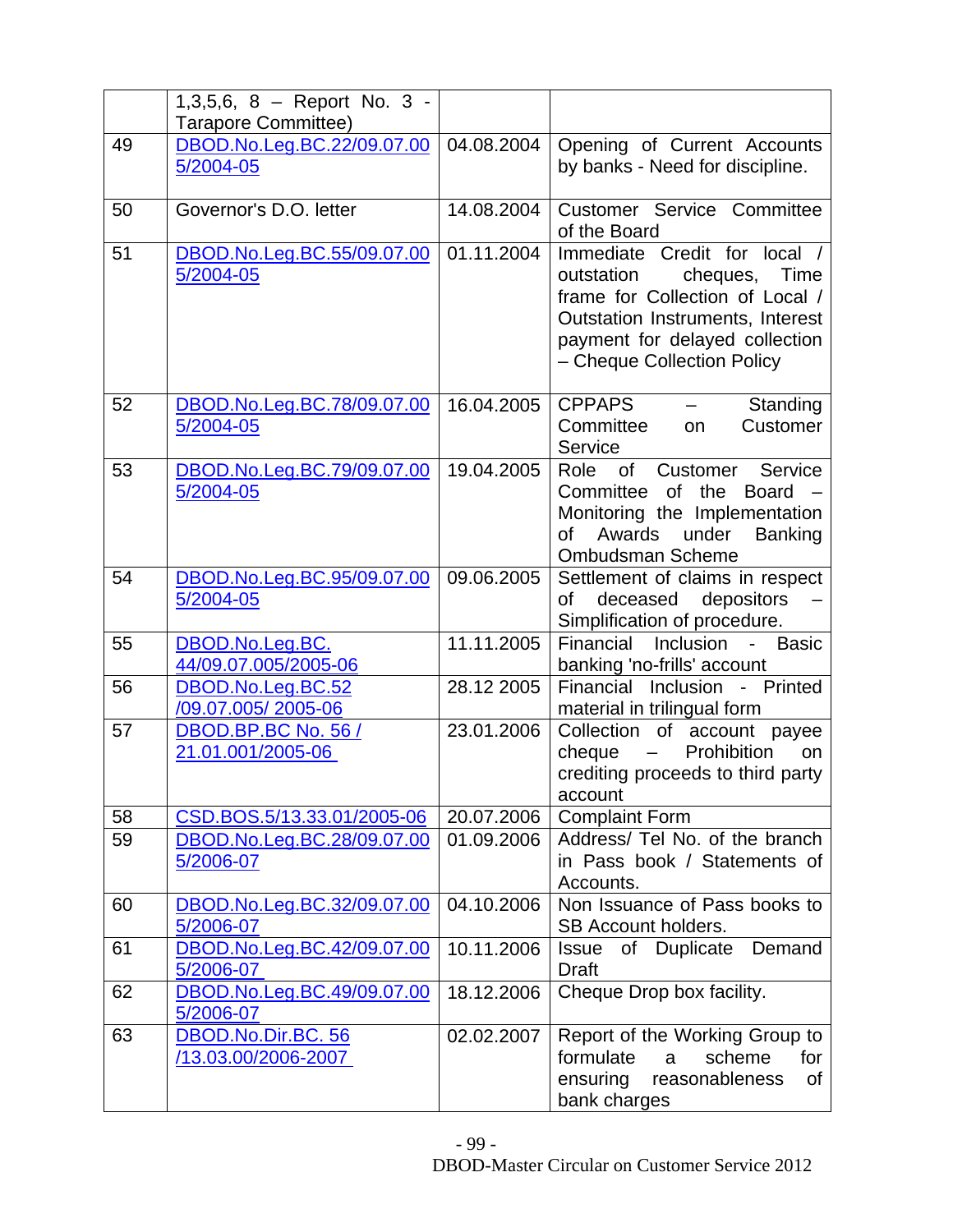| 64 | DBOD.No.Leg.BC.60/09.07.0  | 22.02.2007 | &<br>Analysis<br><b>Disclosure</b><br>0f               |
|----|----------------------------|------------|--------------------------------------------------------|
|    | 05/2006-07                 |            | Complaints - Unimplemented                             |
|    |                            |            | awards issued by BOs.                                  |
| 65 | DBOD.No.Leg.BC.75/09.07.00 | 05.04.2007 | Nomination Facility in Single                          |
|    | 5/2006-07                  |            | Deposit Account.                                       |
| 66 | DBOD.No.Leg.BC.78/09.07.00 | 17.04.2007 | <b>Extension of Safe Deposit</b>                       |
|    | 5/2006-07                  |            | Locker / Safe                                          |
|    |                            |            | <b>Custody Article Facility and</b>                    |
|    |                            |            | Access to Safe Deposit Locker/                         |
|    |                            |            | <b>Return of Safe Custody Articles</b>                 |
|    |                            |            | by Banks.                                              |
| 67 | DBOD.No.Leg.BC.94/09.07.00 | 07.05.2007 | <b>Annual Policy Statement for</b>                     |
|    | 5/2006-07                  |            | 2007-08 - IT enabled Financial                         |
|    |                            |            | Inclusion                                              |
| 68 | DBOD.No.Leg.BC.30/09.07.00 | 03.09.2007 | <b>Branch Level Customer Service</b>                   |
|    | 5/2007-08                  |            | Committees.                                            |
| 69 | DBOD.No.Leg.BC.51/09.07.00 | 19.11.2007 | Legal Guardianship certificate                         |
|    | 5/2007-08                  |            | issued under the National Trust                        |
|    |                            |            | Act, 1999 empowering the                               |
|    |                            |            | disabled persons with autism,                          |
|    |                            |            | cerebral palsy, mental                                 |
|    |                            |            | retardation and multiple                               |
| 70 | DBOD.No.Leg.BC.80/09.07.00 | 02.05.2008 | disabilities                                           |
|    | 5/2007-08                  |            | Settlement of Claims in respect<br>of missing persons. |
| 71 | DBOD.No.Leg.BC.81/09.07.00 | 02.05.2008 | <b>Grievance Redressal</b>                             |
|    | 5/2007-08                  |            | Mechanism in Banks.                                    |
| 72 | DBOD.No.Leg.BC.91/09.07.00 | 04.06.2008 | Banking Facilities to the visually                     |
|    | 5/2007-08                  |            | challenged.                                            |
| 73 | DBOD.No. Dir. BC.          | 01.07.2008 | <b>Master Circular on Interest</b>                     |
|    | 15/13.03.00 /2008-09       |            | Rates on Deposits                                      |
| 74 | DBOD.No.Leg.BC.33/09.07.00 | 22.08.2008 | Display of Information by Banks                        |
|    | 5/2008-09                  |            | - Comprehensive Notice                                 |
|    |                            |            | Board.                                                 |
| 75 | DBOD.No.Leg.BC.34/09.07.00 | 22.08.2008 | Unclaimed Deposits -                                   |
|    | 5/2008-09                  |            | Inoperative Accounts in banks.                         |
|    |                            |            |                                                        |
| 76 | DBOD.No.Leg.BC.38/09.07.0  | 28.08.2008 | Acceptance of Cash over the                            |
|    | 05/2008-09                 |            | counter.                                               |
| 77 | DBOD.No.Leg.BC.42/09.07.00 | 12.09.2008 | Display of Information relating                        |
|    | 5/2008-09                  |            | to Interest rates and Service                          |
|    |                            |            | Charges<br>- Rates at quick                            |
|    |                            |            | glance.                                                |
| 78 | DBOD.No.Leg.BC.47/09.07.00 | 19.09.2008 | Payment<br>of<br>Interest<br>on                        |
|    | 5/2008-09                  |            | accounts frozen by banks.                              |
| 79 | DPSS.CO.(CHD).No.873/03.0  | 24.11.2008 | Delay in Cheque Clearing                               |
|    | 9.01/2008-09               |            | Case No. 82 of 2006 before the                         |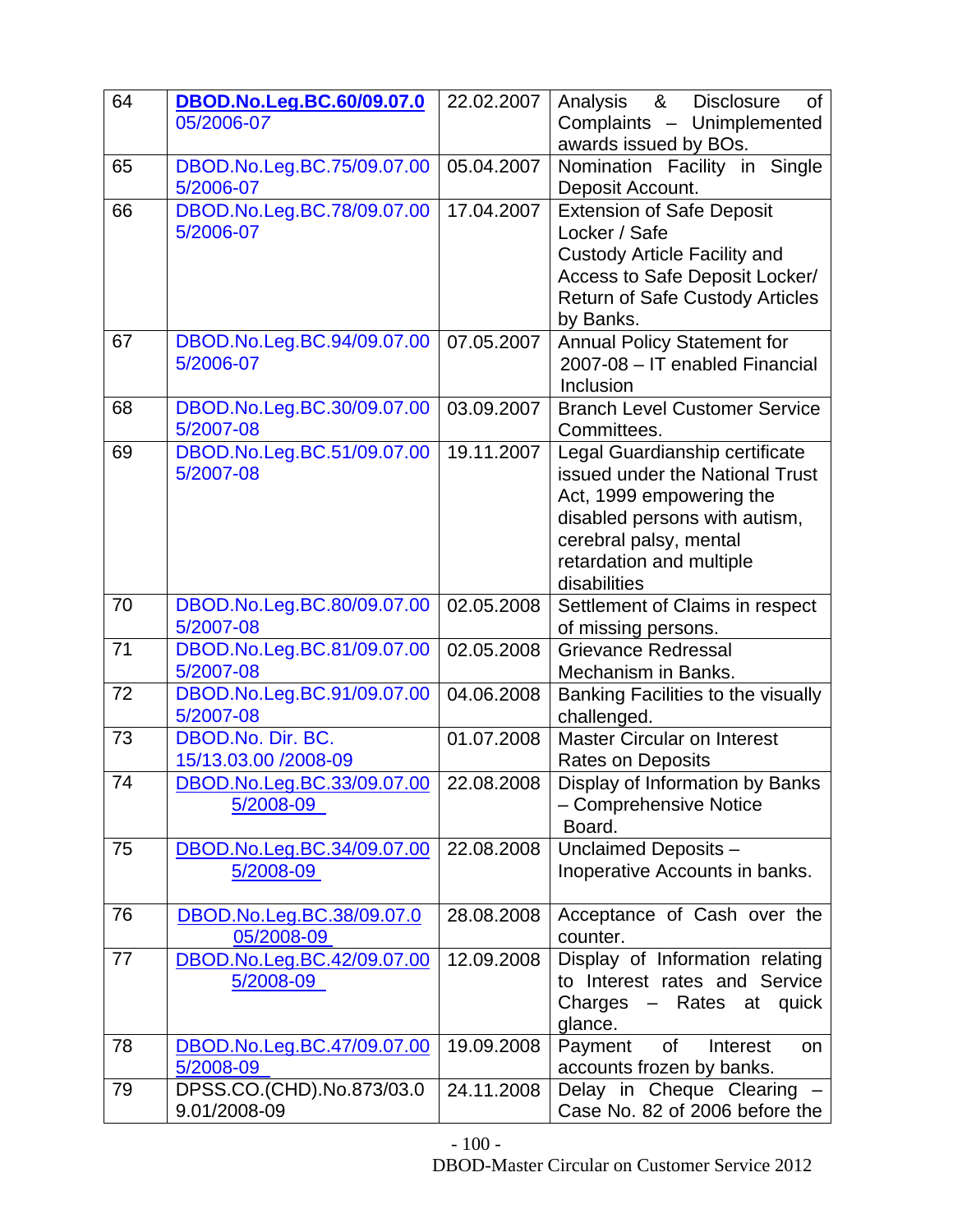|    |                            |            | National Consumer Disputes                    |
|----|----------------------------|------------|-----------------------------------------------|
|    |                            |            | <b>Redressal Commission</b>                   |
| 80 | <b>DPSS.No.1424</b>        | 11.02.2009 | Reconciliation of transactions at             |
|    | /02.10.02/2008-2009        |            | ATMs failure - Time limit                     |
| 81 | DBOD.No.Leg.BC.114/09.07.0 | 09.03.2009 | Acknowledgement<br>0f                         |
|    | 05/2008-09                 |            | Nomination and indicating the                 |
|    |                            |            | name of the nominee in pass                   |
|    |                            |            | books / Fixed Deposit Receipts                |
| 82 | DBOD.No.Leg.BC.123/09.07.0 | 13.04.2009 | Need for bank branches / ATMs                 |
|    | 05/2008-09                 |            | made accessible<br>be<br>to<br>to             |
|    |                            |            | persons with disabilities.                    |
|    |                            |            |                                               |
| 83 | DPSS.No.101/02.10.02/2009- | 17.07.2009 | Reconciliation of Transactions                |
|    | 10                         |            | at ATMs Failure - Time Limit                  |
| 84 | DBOD.No.Leg.BC.24/09.07.00 | 21.07.2009 | Grievance<br>Redressal                        |
|    | 5/2009-10                  |            | Mechanism in banks- Display of                |
|    |                            |            | of<br>Nodal<br><b>Officers</b><br>names       |
|    |                            |            | appointed under the Banking                   |
|    |                            |            | Ombudsman Scheme, 2006                        |
| 85 | DBOD.No.Leg.BC.30/09.07.00 | 12.08.2009 | of<br>Payment<br>interest<br>on               |
|    | 5/2009-10                  |            | accounts frozen by banks                      |
| 86 | DBOD.BP.BC.No.32/21.01.00  | 27.08.2009 | Collection of Account Payee                   |
|    | 1/2009-10                  |            | Prohibition<br>Cheque<br>on<br>$\blacksquare$ |
|    |                            |            | Crediting Proceeds to<br><b>Third</b>         |
|    |                            |            | Party Account                                 |
| 87 | DBOD.No.Leg.BC.37/09.07.00 | 2.09.2009  | Display of information regarding              |
|    | 5/2009-10                  |            | Local level Committees set up                 |
|    |                            |            | under the National Trust for the              |
|    |                            |            | of<br>Welfare<br>Persons<br>with              |
|    |                            |            | Autism, cerebral Palsy, Mental                |
|    |                            |            | Retardation<br><b>Multiple</b><br>and         |
|    |                            |            | Disabilities Act, 1999                        |
| 88 | DBOD.No.Leg.BC.59/09.07.00 | 9.11.2009  | Dishonour of Cheques- Dealing                 |
|    | 5/2009-10                  |            | incidents<br>frequent<br>with<br>of           |
|    |                            |            | dishonor                                      |
| 89 | DPSS.No.1316/02.10.02/2009 | 18.12.2009 | of information<br>Display<br>for              |
|    | $-10$                      |            | Lodging<br><b>ATM</b><br>related<br>of        |
|    |                            |            | Complaints                                    |
| 90 | DPSS/CO/PD                 | 19.03.2010 | Customer complaints relating to               |
|    | 2018/02.10.002/2009-       |            | <b>ATM</b> transactions                       |
| 91 | CSD.PRS.No.4(CIR)          | 19.5.2010  | Board Meeting to Review and                   |
|    | /20.40.01/2009-10          |            | Deliberate<br>Customer<br>on                  |
|    |                            |            | Service                                       |
| 92 | DBOD.BP.BC.No.47/21.01.00  | 01.10.2010 | Collection of Account Payee                   |
|    | 1/2010-11                  |            | Prohibition<br>Cheque<br>on<br>÷.             |
|    |                            |            | Crediting Proceeds to<br><b>Third</b>         |
|    |                            |            | Party Account                                 |
| 93 | DPSS.CO.No.882/02.23.02/20 | 18.10.2010 | Transactions<br>ATM-<br>at                    |
|    |                            | $-101 -$   |                                               |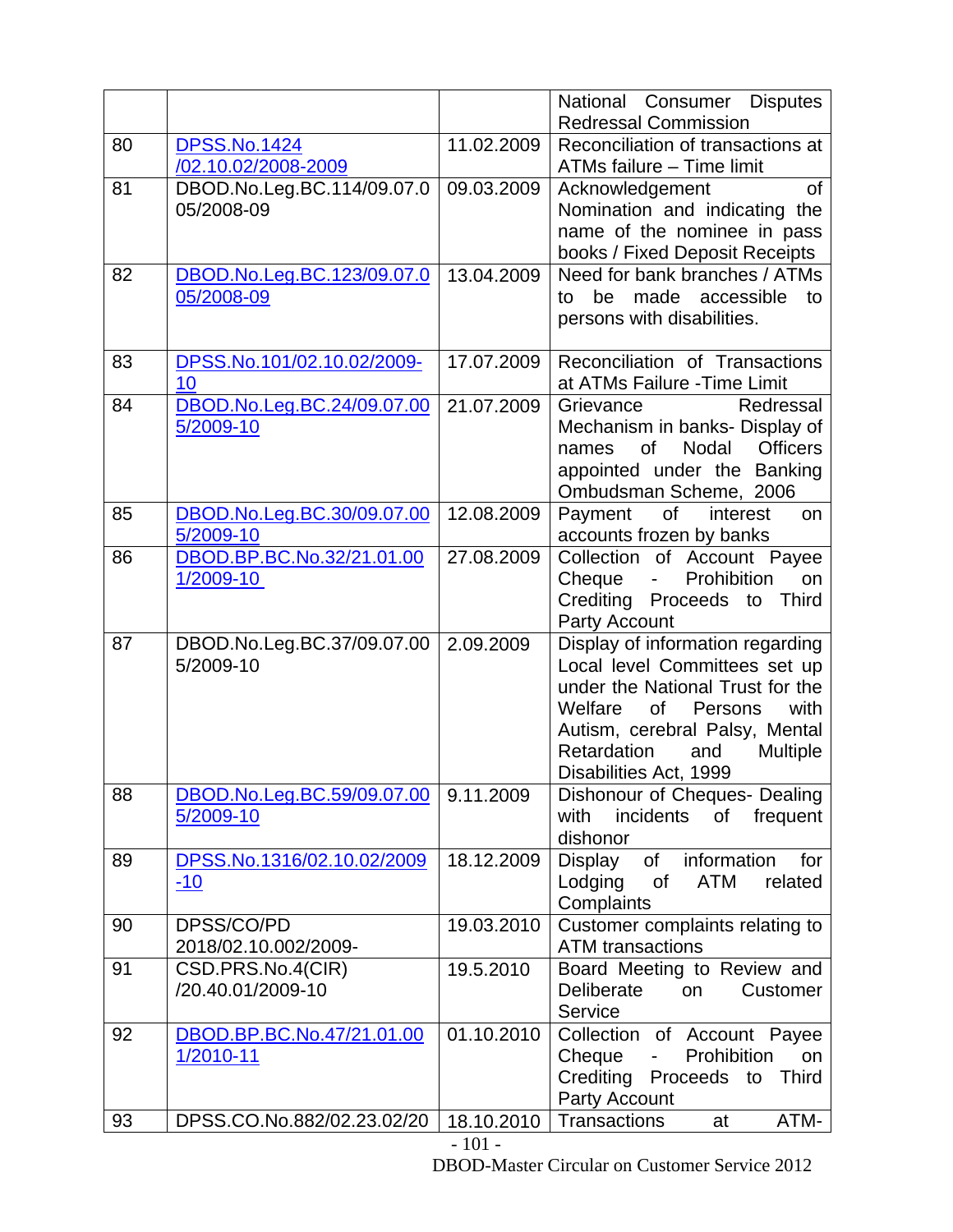|     | 09-10                                                 |            | Procedural Amendment - Pin                                      |
|-----|-------------------------------------------------------|------------|-----------------------------------------------------------------|
|     |                                                       |            | <b>Validation for Every Successive</b><br>Transaction           |
| 94  | DPSS.CO.PD                                            | 29.03.2011 | <b>Risk</b><br>Security<br>Issues<br>and                        |
|     | 2224/02.14.003/2010-2011                              |            | mitigation measures-<br>Online                                  |
|     |                                                       |            | alerts to the cardholder for                                    |
|     |                                                       |            | usage of credit/debit cards                                     |
| 95  | DBOD.No.Leg.BC.83/09.07.00                            | 30.03.2011 | Companies<br><b>Banking</b>                                     |
|     | 5/2010-11                                             |            | (Nomination) Rules, 1985 -                                      |
|     |                                                       |            | <b>Clarifications</b>                                           |
| 96  | DBOD.Leg.No.BC.86/09.08.01                            | 21.04.2011 | Setting up of Central Electronic                                |
|     | 1/2010-11                                             |            | Registry<br>under<br>the                                        |
|     |                                                       |            | Securitisation<br>and                                           |
|     |                                                       |            | of l<br>Financial<br>Reconstruction                             |
|     |                                                       |            | Assets and Enforcement of                                       |
| 97  | <b>DPSS.PD.No.2632</b>                                | 27.05.2011 | Security Interest Act 2002<br>Reconciliation of transactions at |
|     | 02.10.002 / 2010-2011                                 |            | ATMs failure - Time Limit                                       |
|     | Circulars issued during July 01, 2011 - June 30, 2012 |            |                                                                 |
| 98  | 120/<br>DPSS.CO.CHD.No.                               | 25.07.2011 | Dishonor / Return of Cheques -                                  |
|     | 03.06.01 / 2011-12                                    |            | Need to Sign / Initial the                                      |
|     |                                                       |            | <b>Cheque Return Memo</b>                                       |
| 99  | DBOD.BP.BC.26/<br>21.01.001                           | 1.08.2011  | Misuse of Banking Channels-                                     |
|     | /2011-12                                              |            | Issue and payment of Demand                                     |
|     |                                                       |            |                                                                 |
|     |                                                       |            | Drafts for 50,000/- and above                                   |
|     |                                                       |            |                                                                 |
|     |                                                       |            |                                                                 |
| 100 | DPSS.PD.CO.No.                                        | 04.08.2011 | Security Issues and<br><b>Risk</b>                              |
|     | 223/02.14.003 /2011-2012                              |            | mitigation measures related to<br>Not<br>Card<br>Present        |
|     |                                                       |            | (CNP)<br>transactions                                           |
| 101 | DPSS (CO) EPPD No. / 274 /                            | 12.08.2011 | for<br><b>Discretion</b><br>to<br>customers                     |
|     | 04.03.01 / 2011-12                                    |            | selection between RTGS and                                      |
|     |                                                       |            | <b>NEFT</b>                                                     |
|     |                                                       |            |                                                                 |
| 102 | DPSS (CO) RTGS No. 388 /                              | 05.09.2011 | RTGS service charges for                                        |
|     | 04.04.002 / 2011-2012                                 |            | members                                                         |
| 103 | DPSS.PD.CO.No.                                        | 05.10.2011 | Domestic Money Transfer                                         |
|     | 62/02.27.019/2011-2012                                |            | Relaxations.                                                    |
|     |                                                       |            |                                                                 |
| 104 | No. Leg BC<br><b>DBOD</b><br>46                       | 04.11.2011 | Term/Fixed<br>Repayment<br>of                                   |
|     |                                                       |            | Deposits in banks                                               |
|     | /09.07.005/2011-12                                    |            |                                                                 |
| 105 | <b>DBOD No. Leg.BC</b><br>48                          | 04.11.2011 | Non-Issuance of Passbooks to                                    |
|     | /09.07.005/2011-12                                    |            | Savings banks Account holders                                   |

- 102 -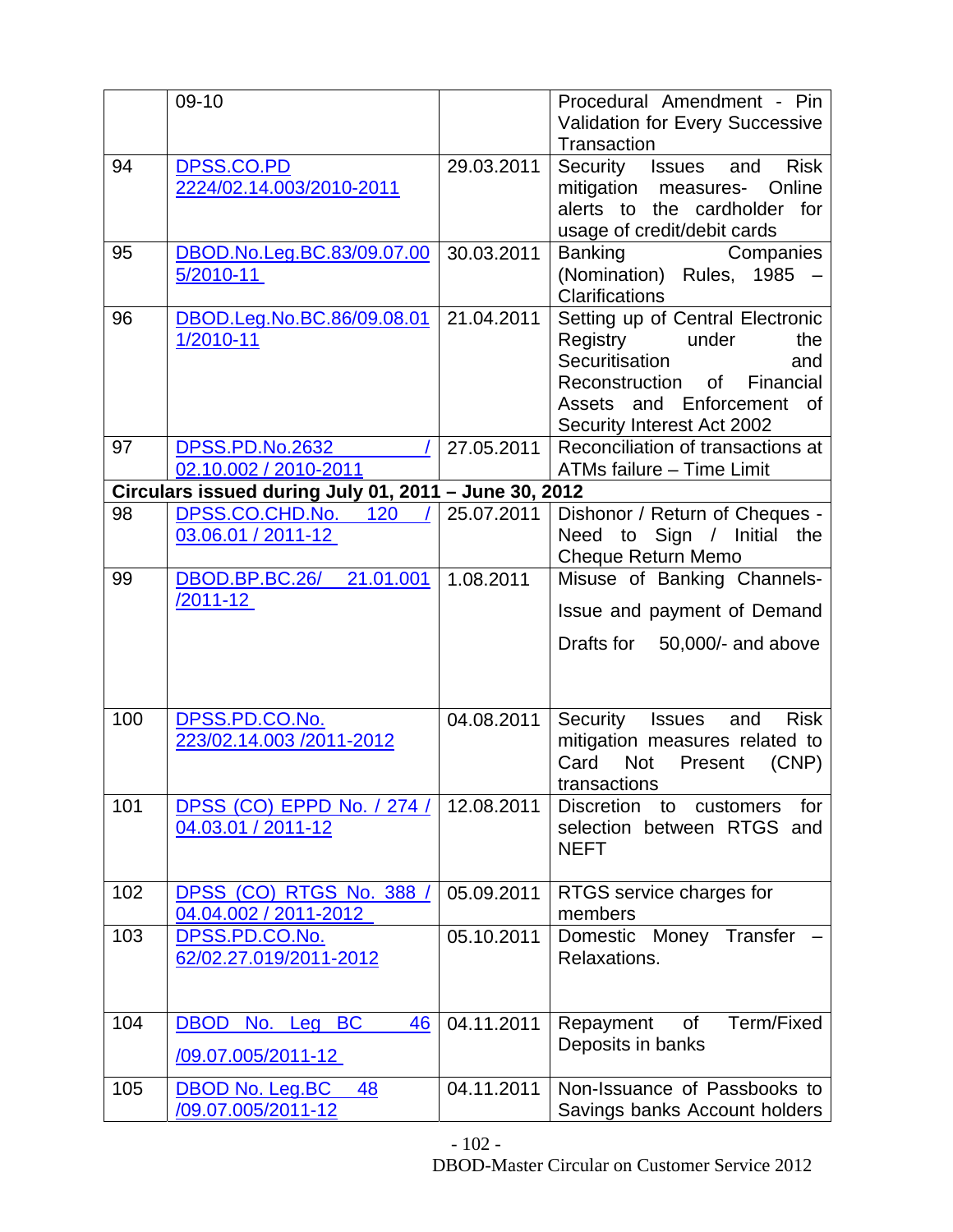|     |                                                       |            | (individuals)                                                                                                            |
|-----|-------------------------------------------------------|------------|--------------------------------------------------------------------------------------------------------------------------|
| 106 | <b>DBOD.AML</b><br>BC.No.47/14.01.001/2011-12         | 04.11.2011 | Payment of<br>Cheques/Drafts/Pay<br>Orders/Banker's Cheques                                                              |
| 107 | DBOD.BP.BC.49<br>/21.01.001<br><u>/2011-12_</u>       | 4.11.2011  | <b>Issue of Demand Drafts for</b><br>20000/- and above                                                                   |
| 108 | DBOD.BP.BC.50/21.01.001<br><u>/2011-12</u>            | 4.11.2011  | <b>Collection of Account Payee</b><br>Cheques - Prohibition on<br><b>Crediting Proceeds to Third</b><br>Party Account    |
| 109 | DPSS.Co.PD.No.<br>1098/02.23.02/2011-12               | 22.12.2011 | Mobile Banking Transactions in<br>India - Operative Guidelines for<br><b>Banks</b>                                       |
| 110 | DPSS (CO) EPPD No.1199 /<br>04.03.01 / 2011-12        | 05.01.2012 | <b>Providing Positive Confirmation</b><br>to the Originator                                                              |
| 111 | DPSS (CO) EPPD No. 1204 /<br>04.03.01/2011-12         | 05.01.2012 | Payment of penal interest for<br>delayed credit/ refund of NEFT<br>transactions.                                         |
| 112 | DBOD.No.Leg.BC.<br>81<br>/09.07.005/2011-12           | 07.02.2012 | of<br>Display list<br>Inoperative<br><b>Accounts</b>                                                                     |
| 113 | DBOD.No. Leg.BC. 83 /<br>09.07.005/2011-12            | 5.03.2012  | Display of Names of Nodal<br>Officers.                                                                                   |
| 114 | DBOD.No. Leg.BC. 89/<br>09.07.005/2011-12             | 26.03.2012 | <b>Witness in Nomination Forms</b>                                                                                       |
| 115 | DPSS (CO) EPPD No.1894 /<br>04.03.01 / 2011-12        | 12.04.2012 | Electronic<br>National<br><b>Funds</b><br>Transfer (NEFT) - Acceptance<br>of NEFT inward for credit to<br>Loan Accounts. |
| 116 | DPSS(CO)<br>1934/04.04.<br><b>No</b><br>002/2011-2012 | 20.04.2012 | Printing of MICR code and<br><b>IFSC</b><br>code<br><b>on</b><br>passbook/statement of account                           |
| 117 | DBOD.AML.BC.No.97/14.01.0<br>01/2011-12               | 27.04.2012 | Intra-bank<br>Deposit Accounts<br>Portability                                                                            |
| 118 | BC. 107/<br>DBOD. No. Dir.<br>13.03.00/2011-12        | 05.06.2012 | Home<br>Loans-Levy of fore-<br>charges/pre-payment<br>closure<br>penalty                                                 |